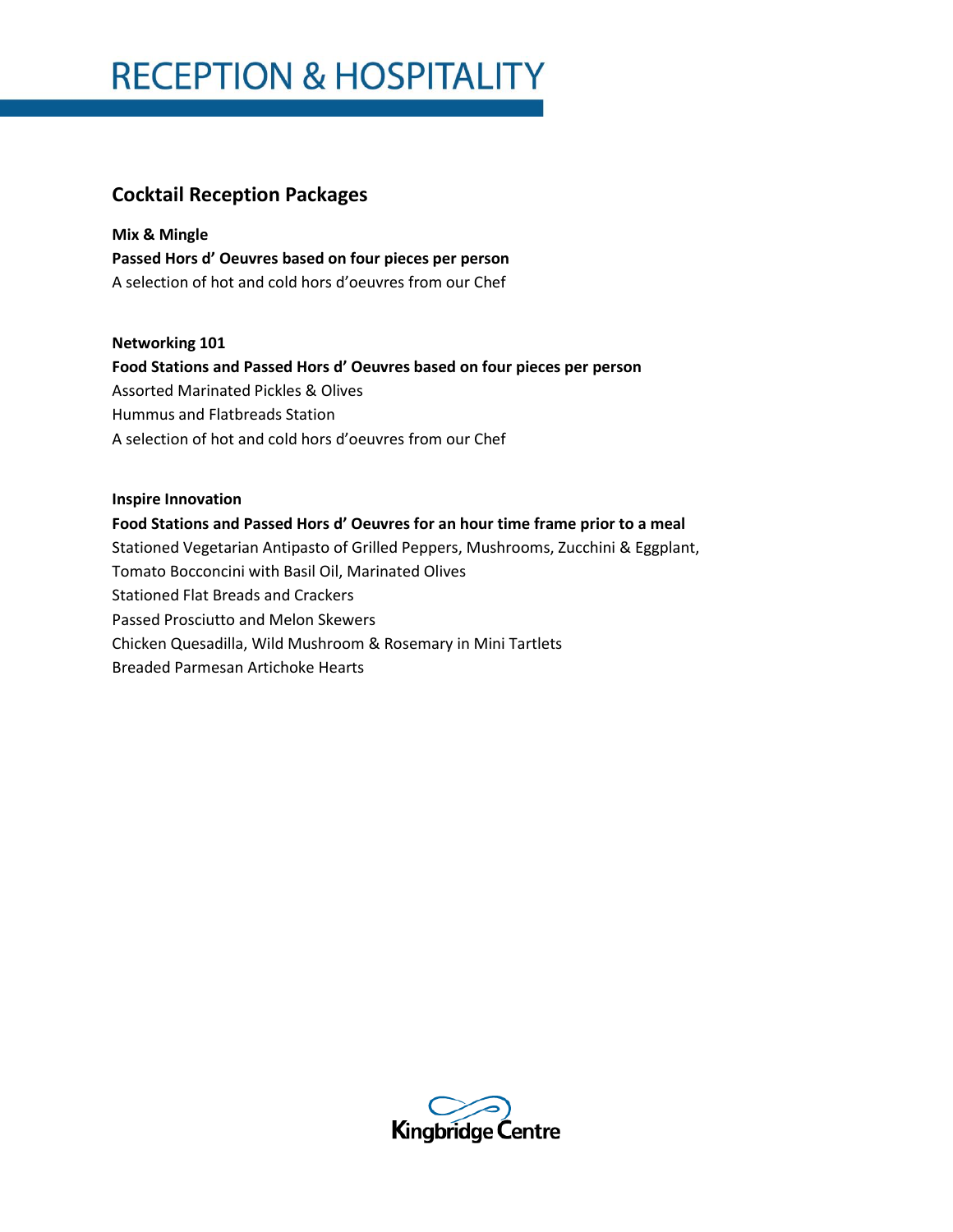# **RECEPTION & HOSPITALITY**

#### **Canapés**

Smoked Salmon Rosette with Caper Crème Fraiche Wild Mushrooms with Rosemary in Mini Tartlets Salpicon of Crab & Shrimp with Corriander & Red Pepper Moroccan Chicken with Pomegranate Molasses Prosciutto & Melon Skewer Bocconcini, Tomato & Basil Skewer Southern Style Chicken & Scallion Brie with Pickled Grape & Walnut Crumbs on Multigrain Crisp Thai Crab Salad in Mini Pita Fig & Stilton Tart with Port Glaze

#### **Hot Hors d' Oeuvres**

- Panko Crusted Eggplant with Tomato Jam & Mozzarella
- Tandoori Chicken Skewer, Coriander Yogurt Dip
- Arancini-Margherita
- Chicken Quesadilla
- Breaded Shrimp, Cocktail Sauce
- Mini Crab Cakes, Chipotle Aïoli
- Vegetable Samosas, Coriander Yogurt Dip
- Spanakopita
- Breaded Parmesan Artichoke Hearts
- Vegetable Spring Rolls, Plum Sauce
- Mini Shepard's Pie
- Spinach & Feta Empanada

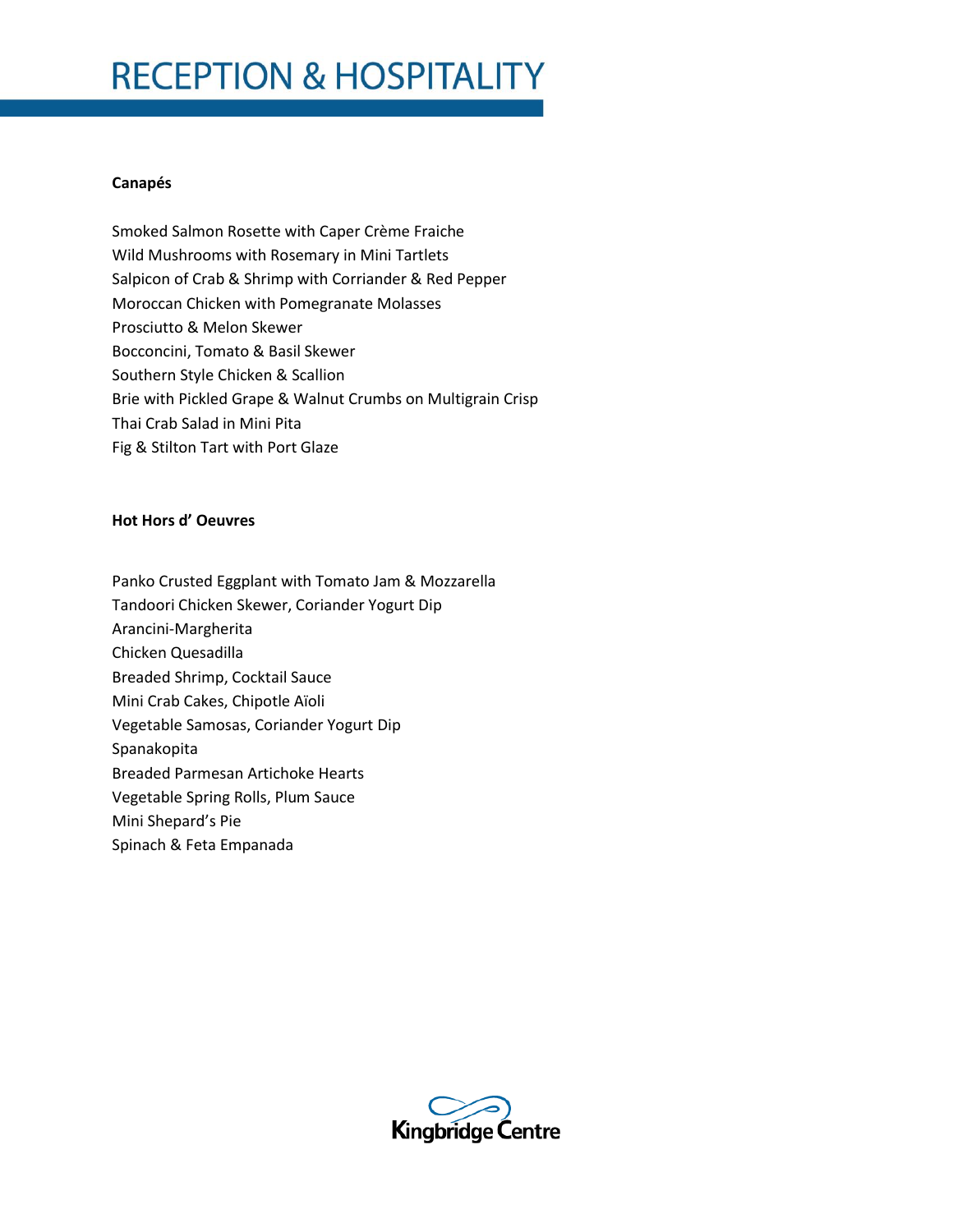# **RECEPTION & HOSPITALITY**

### **Reception Enhancements**

**Brie Baked in Phyllo Pastry** *\*Kingbridge Signature Item* Maple Syrup, Fruit and Nuts

**Antipasto Selection** Sliced Prosciutto with Melon, Selection of Salamis, Grilled Mushrooms & Zucchini, Tomato-Bocconcini with Basil Oil, Olives, Bread & Crackers

**Nigiri and Maki Sushi** Pickled Ginger & Wasabi

**Finger Sandwiches** Ham & Swiss Cheese, Cucumber & Dill Sour Cream, Smoked Turkey, Tuna & Green Onion

**Late Night Sweet Table** Assorted Cakes, Flans, French Pastries, Cookies, Freshly Brewed Colombian & Decaffeinated Coffee and a Selection of Teas

**Imported and Regional Cheeses** Grapes & Assorted Crackers

**Vegetarian Antipasto**

Grilled Peppers, Mushrooms, Zucchini & Eggplant, Tomato Bocconcini with Basil Oil, Herbed Chèvre, Marinated Olives, Bread & Crackers

**Mediterranean Dips** Hummus, Baba Ghanoush, Grilled Artichoke Spread & Roast Red Pepper Dips, Flat Breads & Pita Points

Kingbridge Centre